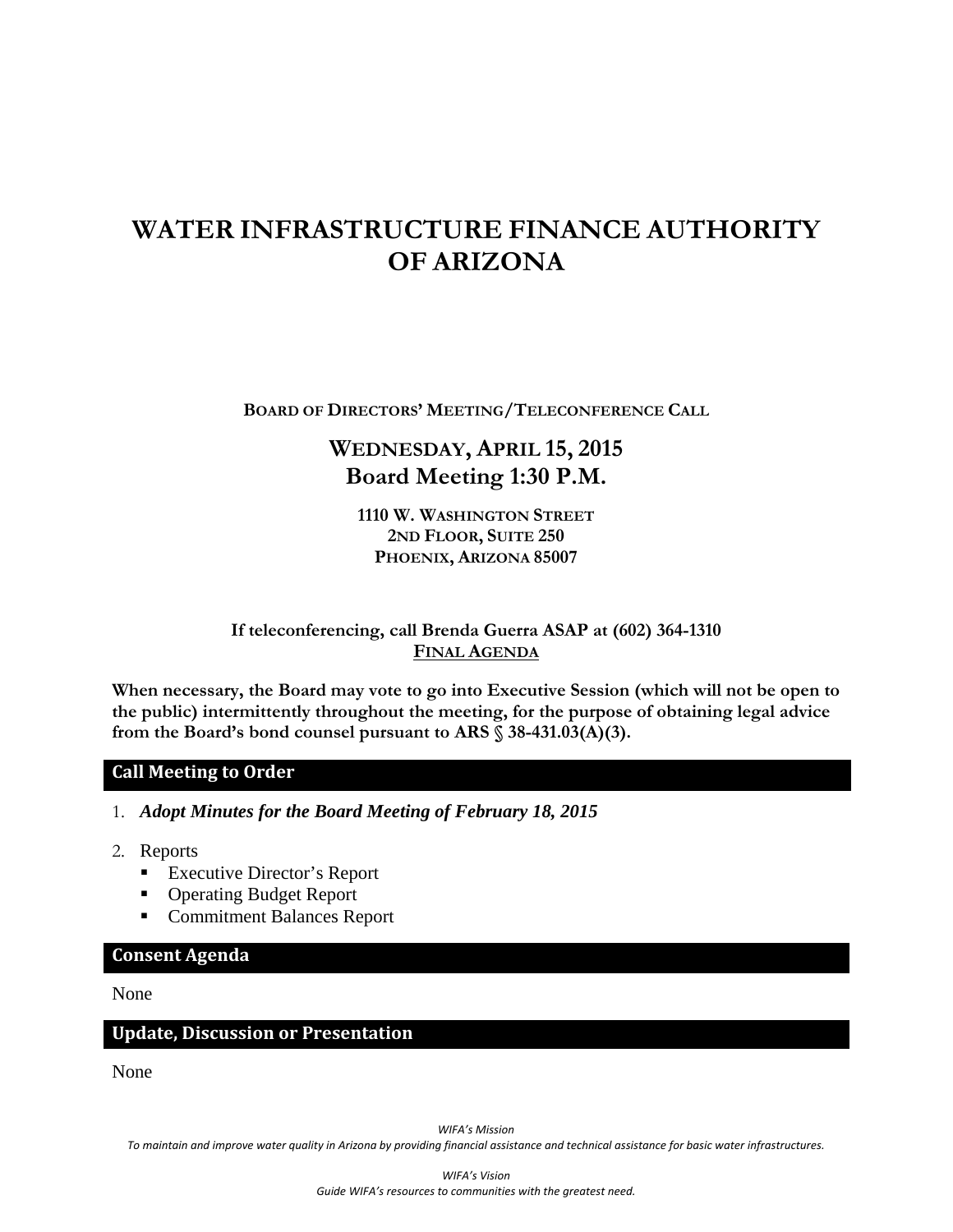#### **Call to the Public**

3. **Call to the Public:** This is the time for the public to comment. Members of the Board may not discuss items that are not specifically identified on the agenda. Pursuant to A.R.S. § 38- 431.01(H), action taken as a result of public comment will be limited to directing staff to study the matter, responding to any criticism or scheduling the matter for further consideration and decision at a later date.

#### **New Agenda Items for Consideration and Action**

4. *Adopt Revisions to CWRF Financial Assistance Project Priority List Funding Cycle 2015: Sara Konrad will lead the discussion*

CW PPL:

Add: Town of Chino Valley (CW-007-2015)

CW FR:

- No changes.
- 5. *Adopt Revisions to DWRF Financial Assistance Project Priority List Funding Cycle 2015: Sara Konrad will lead the discussion*

## DW PPL:

- Add: Golden Shores Water Company (DW-029-2015)
- Add: Lake Verde Water Company Inc. (DW-030-2015)
- Add: East Slope Water Company (DW-032-2015)

## DW FR:

- Add: Clear Springs Utility Company (DW-009-2015)
- 6. **Review, Discuss & Possible Action:** *2015 Cycle 2 Planning and Design Technical Assistance Awards – Sara Konrad will lead the discussion*
- 7. **Review, Discuss & Possible Action:** Approve Loan Resolution 2015-011 and Due Diligence Summary DW 028-2015 – City of Cottonwood – DWRF – \$11,247,154 *– Sara Konrad will lead the discussion*
- 8. **Review, Discuss & Possible Action:** Approve Loan Resolution 2015-012 and Due Diligence Summary CW 006-2015 – Lake Havasu City – CWRF – \$60,269,4*32* – *Sandra Sutton, Trish Incognito and Bill Davis will lead the discussion*
- 9. **Review, Discuss & Possible Action:** Lake Havasu City Request for Loan Restructuring Approval – *Sandra Sutton, Trish Incognito and Bill Davis will lead the discussion*

## **Meeting Conclusion & Adjournment**

- 10. **New Business/Issues:** 
	- Next Board Meeting Date Wednesday, June 17, 2015 at 1:30PM in Phoenix, Arizona

*WIFA's Mission*

To maintain and improve water quality in Arizona by providing financial assistance and technical assistance for basic water infrastructures.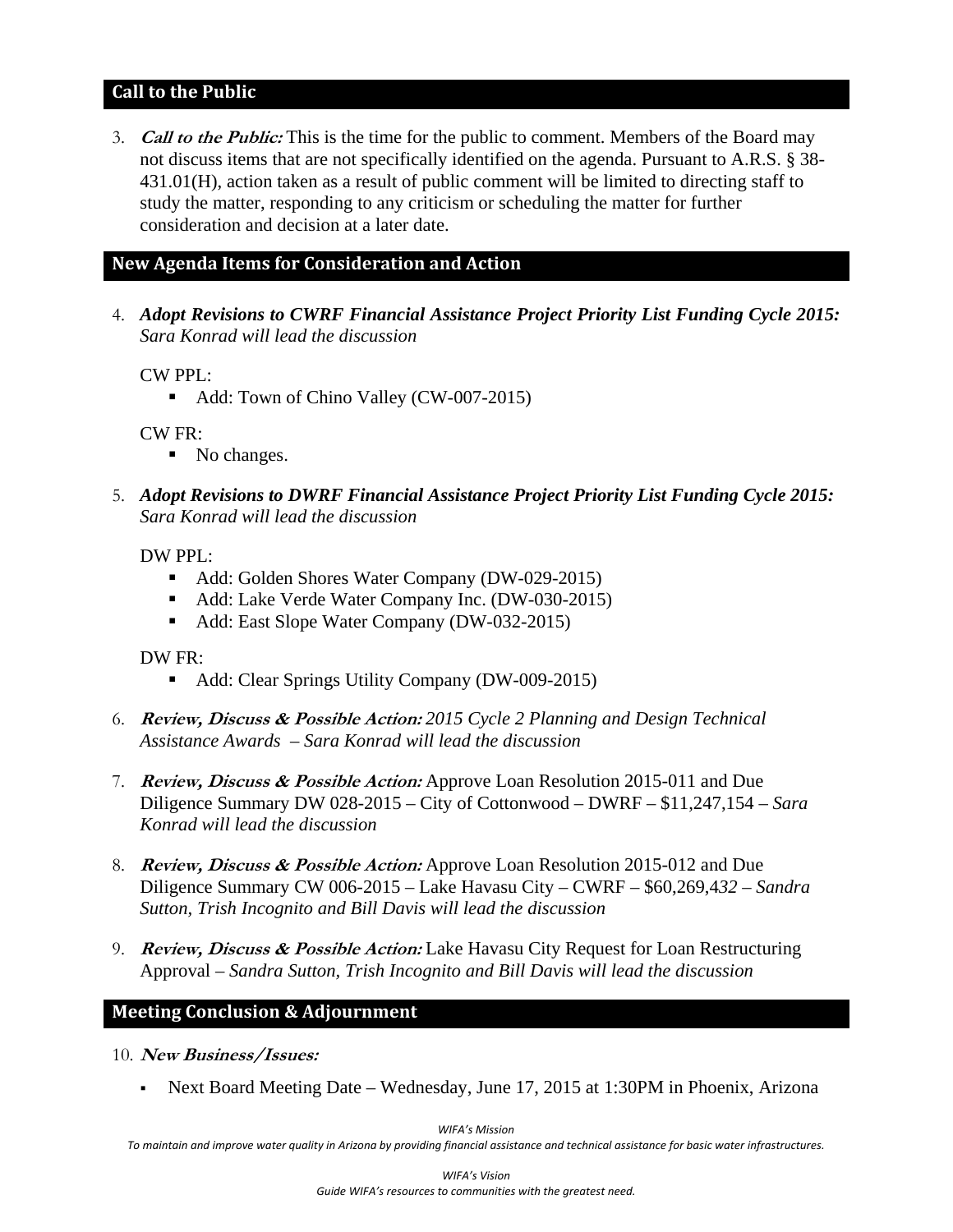## **Arizona's Clean Water Revolving Fund 2015 Funding Cycle ‐ Priority List for Clean Water Revolving Fund April 2015**

|            |                                            |                   |               |                                                      |               | <b>Amount</b>          |         |
|------------|--------------------------------------------|-------------------|---------------|------------------------------------------------------|---------------|------------------------|---------|
|            |                                            |                   |               |                                                      |               | <b>Requested /</b>     |         |
| <b>PPL</b> |                                            |                   |               |                                                      | Project       | <b>Probable Green</b>  |         |
|            | Rank Applicant                             | <b>Population</b> | County        | <b>Project Name</b>                                  | <b>Number</b> | Amount                 | Subsidy |
|            |                                            |                   |               | Buckskin Sanitary District Area 5-6                  |               |                        |         |
|            | <b>Buckskin Sanitary District</b>          |                   | 1,768 La Paz  | Wastewater Conveyance & Treatment                    | 004 2015      | \$915,000.00           | 70%     |
|            |                                            |                   |               |                                                      |               |                        |         |
| 2          | <b>Tri-city Regional Sanitary District</b> | 4,014 Gila        |               | <b>Tri-City Regional Sanitary District</b>           | 001 2015      | \$45,685,204.00        | 80%     |
|            |                                            |                   |               |                                                      |               | \$3,000,000.00 /       |         |
|            |                                            |                   |               |                                                      |               | Categorical            |         |
| 3          | Show Low, City of                          |                   | 10,700 Navajo | <b>Wastewater Treatment Plant</b>                    | 002 2015      | \$600,000.00           | 80%     |
|            |                                            |                   |               |                                                      |               |                        |         |
| 4          | Chino Valley, Town of                      |                   | 5,100 Yavapai | Purchase of WWTP and Installation of Screen 003 2015 |               | \$3,442,500.00         | 75%     |
|            |                                            |                   |               |                                                      |               | \$60,269,432.00 /      |         |
|            |                                            |                   |               | Mulberry Effluent Basin Expansion and                |               | Categorical            |         |
| 5          | Lake Havasu City                           |                   | 52,844 Mohave | Refinance                                            | 006 2015      | \$1,334,432.00         | 80%     |
|            |                                            |                   |               | Center Street Sewer from Highway 89 to               |               |                        |         |
| 6          | Chino Valley, Town of                      |                   | 5,100 Yavapai | Molly Rae and Refinance                              | 007 2015      | \$4,560,000.00         | 80%     |
|            |                                            |                   |               | Lift Station and Wastewater Treatment                |               |                        |         |
|            | Eloy, City of                              | 10,820 Pinal      |               | <b>Facility Improvements</b>                         | 005 2015      | \$950,000.00           | 80%     |
| Tatal:     |                                            |                   |               |                                                      |               | <b>C110.022.126.00</b> |         |

**Total:**

**\$118,822,136.00**

1 *Eligible for disadvantaged community designation*

2 *New project on PPL*

3 *Eligible for Green Project Reserve*

4 *Board approved; subsidy locked in at time of board resolution*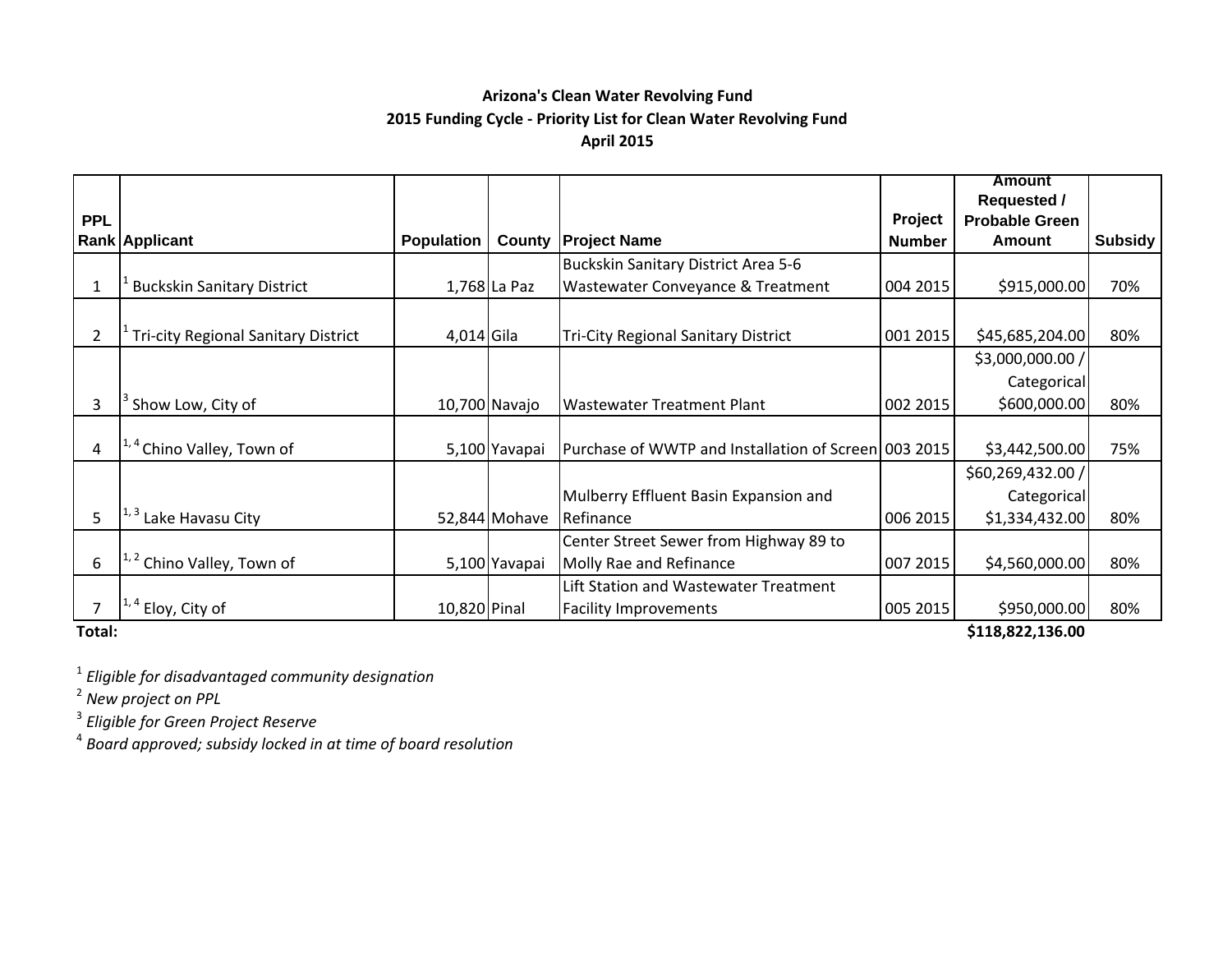#### **Arizona's Clean Water Revolving Fund 2015 Funding Cycle ‐ Fundable Range April 2015**

| <b>Fundable</b> |              |                       |                     |                      |                                       |               |                 |         |
|-----------------|--------------|-----------------------|---------------------|----------------------|---------------------------------------|---------------|-----------------|---------|
| Range           | <b>PPL</b>   |                       |                     |                      |                                       | Project       | <b>Amount</b>   |         |
| Rank            |              | Rank Applicant        | <b>Population I</b> |                      | <b>County Project Title</b>           | <b>Number</b> | Requested       | Subsidy |
|                 |              |                       |                     |                      | Purchase of WWTP and Installation of  |               |                 |         |
|                 | 4            | Chino Valley, Town of |                     | 5,100 Yavapai Screen |                                       | 003 2015      | \$3,442,500.00  | 75%     |
|                 |              |                       |                     |                      | Mulberry Effluent Basin Expansion and |               |                 |         |
| ◠               | <sub>5</sub> | Lake Havasu City      |                     |                      | 52,844 Mohave Refinance               | 006 2015      | \$60,269,432.00 | 80%     |
|                 |              |                       |                     |                      | Lift Station and Wastewater Treatment |               |                 |         |
| 3               |              | Eloy, City of         | 10,820 Pinal        |                      | <b>Facility Improvements</b>          | 005 2015      | \$950,000.00    | 80%     |
| .               |              |                       |                     |                      |                                       |               | $$              |         |

**Total:**

**\$64,661,932.00**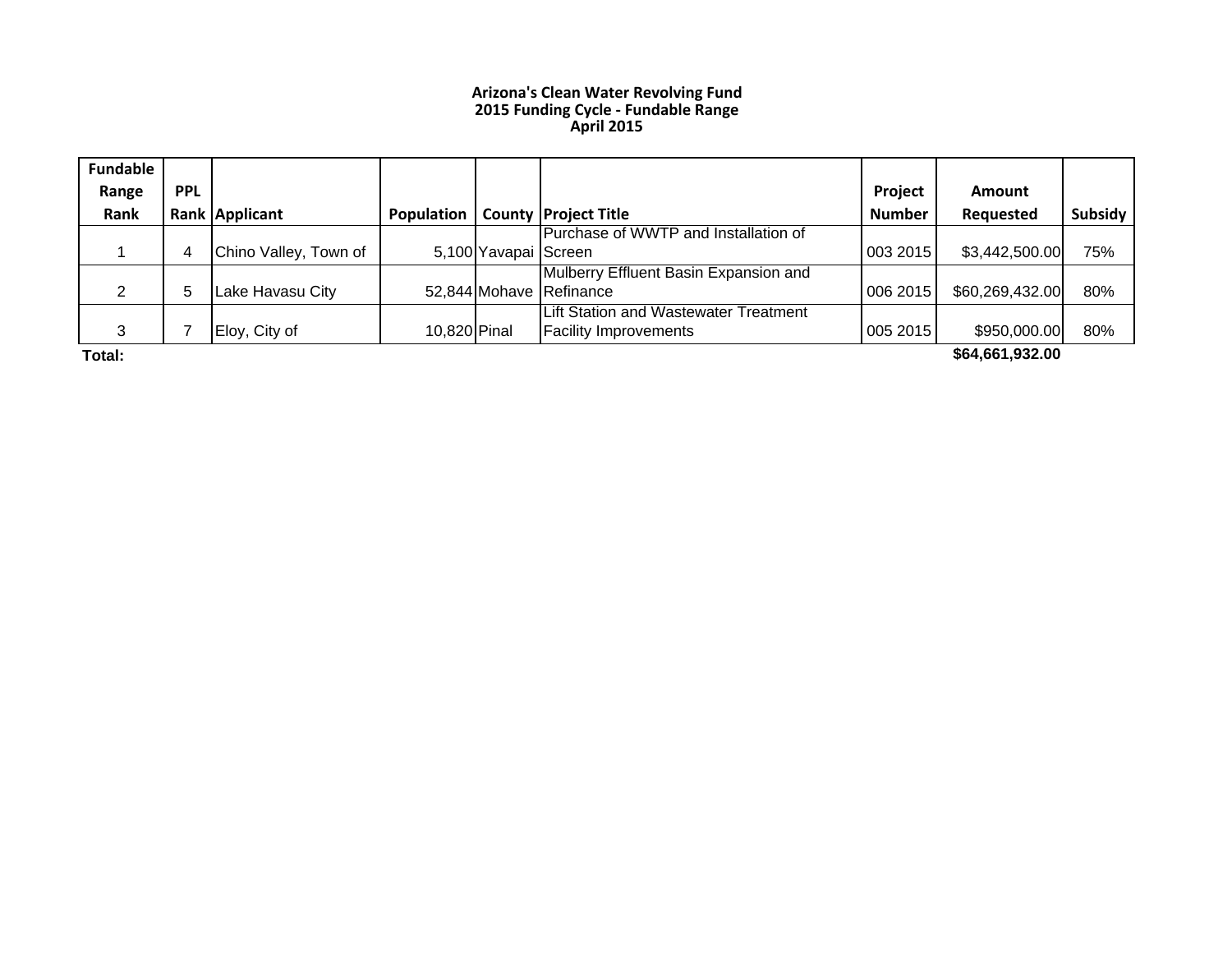#### **Arizona's Drinking Water Revolving Fund 2015 Funding Cycle ‐ Priority List for Drinking Water Revolving Fund April 2015**

|                |                                       |                   |                |                                               |               | <b>Amount</b>         |                |
|----------------|---------------------------------------|-------------------|----------------|-----------------------------------------------|---------------|-----------------------|----------------|
|                |                                       |                   |                |                                               |               | <b>Requested /</b>    |                |
| <b>PPL</b>     |                                       |                   |                |                                               | Project       | <b>Probable Green</b> |                |
|                | Rank Applicant                        | <b>Population</b> | County         | <b>Project Name</b>                           | <b>Number</b> | <b>Amount</b>         | <b>Subsidy</b> |
| $\mathbf{1}$   | Cienega Water Company                 |                   | 140 La Paz     | Fluoride Treatment and System Upgrades        | 006 2015      | \$50,000.00           | 70%            |
|                |                                       |                   |                | Arsenic Removal System and Well Site          |               |                       |                |
| $\overline{2}$ | Monte Vista Water Company             |                   | 85 Cochise     | Improvements                                  | 008 2015      | \$60,000.00           | 75%            |
| 3              | Harrisburg Utility Company, Inc.      |                   | 959 La Paz     | Water Storage Tank Replacement                | 007 2015      | \$115,000.00          | 75%            |
| 4              | Lake Verde Water Company, Inc.        |                   | 68 Yavapai     | Arsenic Treatment and Storage Tank Repair     | 030 2015      | \$500,000.00          | 80%            |
|                |                                       |                   |                | Uranium Treatment and Well Pump               |               |                       |                |
| 5              | Sun Leisure Utility Company           |                   | 100 Yuma       | Replacement                                   | 021 2015      | \$50,000.00           | 80%            |
| 6              | Cibola Mutual Water Co. Inc.          |                   | 70 La Paz      | <b>TTHM Removal System</b>                    | 001 2015      | \$87,051.00           | 80%            |
| $\overline{7}$ | Tierra Buena Water Company Inc.       |                   | 320 Maricopa   | <b>Arsenic Remediation</b>                    | 020 2015      | \$899,506.00          | 85%            |
| 8              | Truxton Canyon Water Company          |                   | 2,202 Mohave   | <b>Arsenic Treatment</b>                      | 018 2015      | \$259,800.00          | 85%            |
|                |                                       |                   |                |                                               |               | \$200,000.00 /        |                |
|                |                                       |                   |                |                                               |               | Categorical           |                |
| 9              | Cordes Lakes Water Company            |                   | 2,900 Yavapai  | Water Loss Reduction Program                  | 026 2015      | \$200,000.00          | 80%            |
| 10             | Christopher Creek Haven               |                   | 225 Gila       | <b>Storage Tank Replacement</b>               | 015 2015      | \$30,000.00           | 85%            |
|                |                                       |                   |                |                                               |               | \$11,000,000.00 /     |                |
|                |                                       |                   |                |                                               |               | Categorical           |                |
| 11             | $1, 3, 4$ Payson, Town of             | 15,430 Gila       |                | CC Cragin Water Supply Project                | 027 2015      | \$385,000.00          | 80%            |
|                |                                       |                   |                |                                               |               | \$3,500,000.00 /      |                |
|                |                                       |                   |                | Water Supply / Water Sustainability &         |               | Categorical           |                |
| 12             | <sup>1, 3, 4</sup> Williams, City of  |                   | 3,145 Coconino | Storage                                       | 002 2015      | \$965,000.00          | 80%            |
|                |                                       |                   |                | Water System Improvements & Purchase          |               |                       |                |
|                |                                       |                   |                | City of Prescott Water Distribution System in |               |                       |                |
| 13             | <sup>1,4</sup> Chino Valley, Town of  |                   | 1,200 Yavapai  | Chino Valley                                  | 004 2015      | \$4,545,000.00        | 80%            |
| 14             | Yarnell Water Improvement Association |                   | 1,700 Yavapai  | Repairs due to Yarnell Wildfire               | 011 2015      | \$1,200,000.00        | 75%            |
| 15             | Montezuma Rimrock Water Company LLC   |                   | 450 Yavapai    | <b>Storage Tank Replacement</b>               | 013 2015      | \$108,000.00          | 80%            |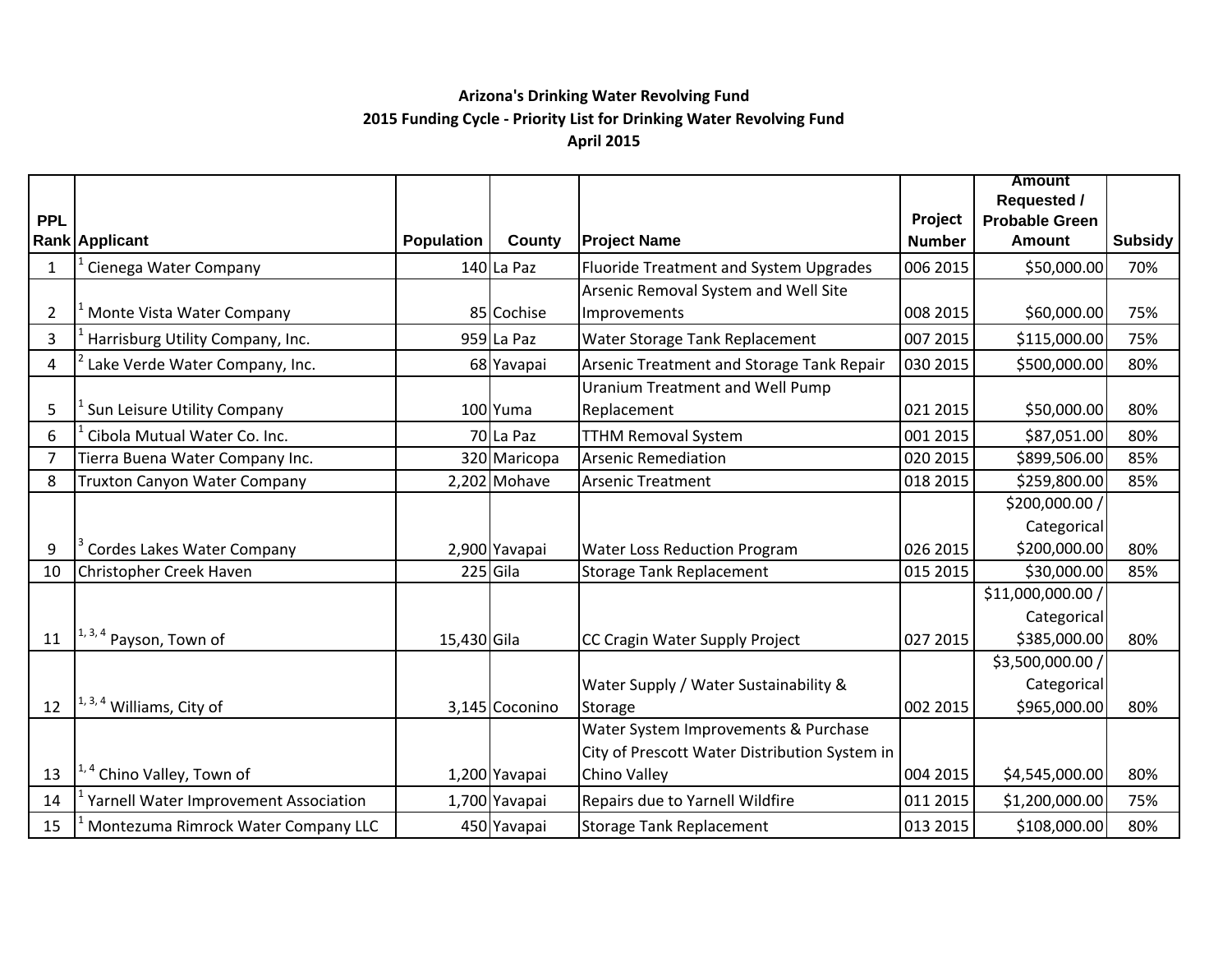|            |                                      |                   |                   |                                             |               | <b>Amount</b>         |         |
|------------|--------------------------------------|-------------------|-------------------|---------------------------------------------|---------------|-----------------------|---------|
|            |                                      |                   |                   |                                             |               | <b>Requested /</b>    |         |
| <b>PPL</b> |                                      |                   |                   |                                             | Project       | <b>Probable Green</b> |         |
|            | Rank Applicant                       | <b>Population</b> | County            | <b>Project Name</b>                         | <b>Number</b> | <b>Amount</b>         | Subsidy |
|            |                                      |                   |                   | Pump Station and Reservoir Improvements,    |               |                       |         |
| 16         | <sup>1, 4</sup> Eloy, City of        | $11,125$ Pinal    |                   | Well Rehab, Waterline                       | 024 2015      | \$4,500,000.00        | 75%     |
| 17         | Diamond Valley Water District        |                   | 2,800 Yavapai     | System Replacement                          | 005 2015      | \$500,000.00          | 80%     |
|            |                                      |                   |                   | Arsenic Treatment, Booster Pumps &          |               |                       |         |
| 18         | <sup>*</sup> Sunrise Water Company   |                   | 4,350 Maricopa    | <b>Storage Tank</b>                         | 012 2015      | \$755,000.00          | 80%     |
|            |                                      |                   |                   | Capital Improvements (Storage, Electric and |               |                       |         |
| 19         | <b>Clear Springs Utility Company</b> |                   | 1,180 Cochise     | Waterline)                                  | 009 2015      | \$426,249.00          | 85%     |
| 20         | Somerton, City of                    | 15,408 Yuma       |                   | Purchase of Orange Grove Water Company      | 019 2015      | \$550,000.00          | 80%     |
| 21         | Clarkdale, Town of                   |                   | 4,026 Yavapai     | Water System Security Improvements          | 016 2015      | \$68,000.00           | 80%     |
|            |                                      |                   |                   | System Improvements (Storage, Water Main    |               |                       |         |
| 22         | East Slope Water Company             |                   | 3,430 Cochise     | and Booster Station Improvements)           | 032 2015      | \$2,396,811.00        | 85%     |
| 23         | Cottonwood, City of                  |                   | 26,450 Yavapai    | Mingus Avenue Waterline and Refinance       | 028 2015      | \$11,247,154.00       | 80%     |
| 24         | Sandario Water Company               |                   | 1,000 Pima        | Capital Improvements (Storage & Electrical) | 010 2015      | \$587,650.00          | 85%     |
| 25         | Appaloosa Water Company              |                   | 630 Yavapai       | <b>Backup Generator</b>                     | 014 2015      | \$41,000.00           | 80%     |
| 26         | <b>Golden Shores Water Company</b>   |                   | 3,100 Mohave      | Replacement of Well #2                      | 029 2015      | \$350,000.00          | 85%     |
|            |                                      |                   |                   | Water Main Replacement - Crawford Street,   |               |                       |         |
| 27         | Nogales, City of                     |                   | 21,830 Santa Cruz | McNab to Sonita                             | 017 2015      | \$630,000.00          | 85%     |
|            |                                      |                   |                   | Extreme West Pressure Zone (EWPZ) Storage   |               |                       |         |
| 28         | <sup>*</sup> Nogales, City of        |                   | 19,751 Santa Cruz | and Improvements                            | 025 2015      | \$2,500,000.00        | 85%     |
| 29         | Litchfield Park Service Company      |                   | 39,000 Maricopa   | LPSCO Recharge Wells                        | 003 2015      | \$1,755,000.00        | 90%     |

**Total:**

**\$48,911,221.00**

1 *Eligible for disadvantaged community designation*

<sup>2</sup> New project on PPL<br><sup>3</sup> Eligible for Green Project Reserve<br><sup>4</sup> Board approved; subsidy locked in at time of board resolution